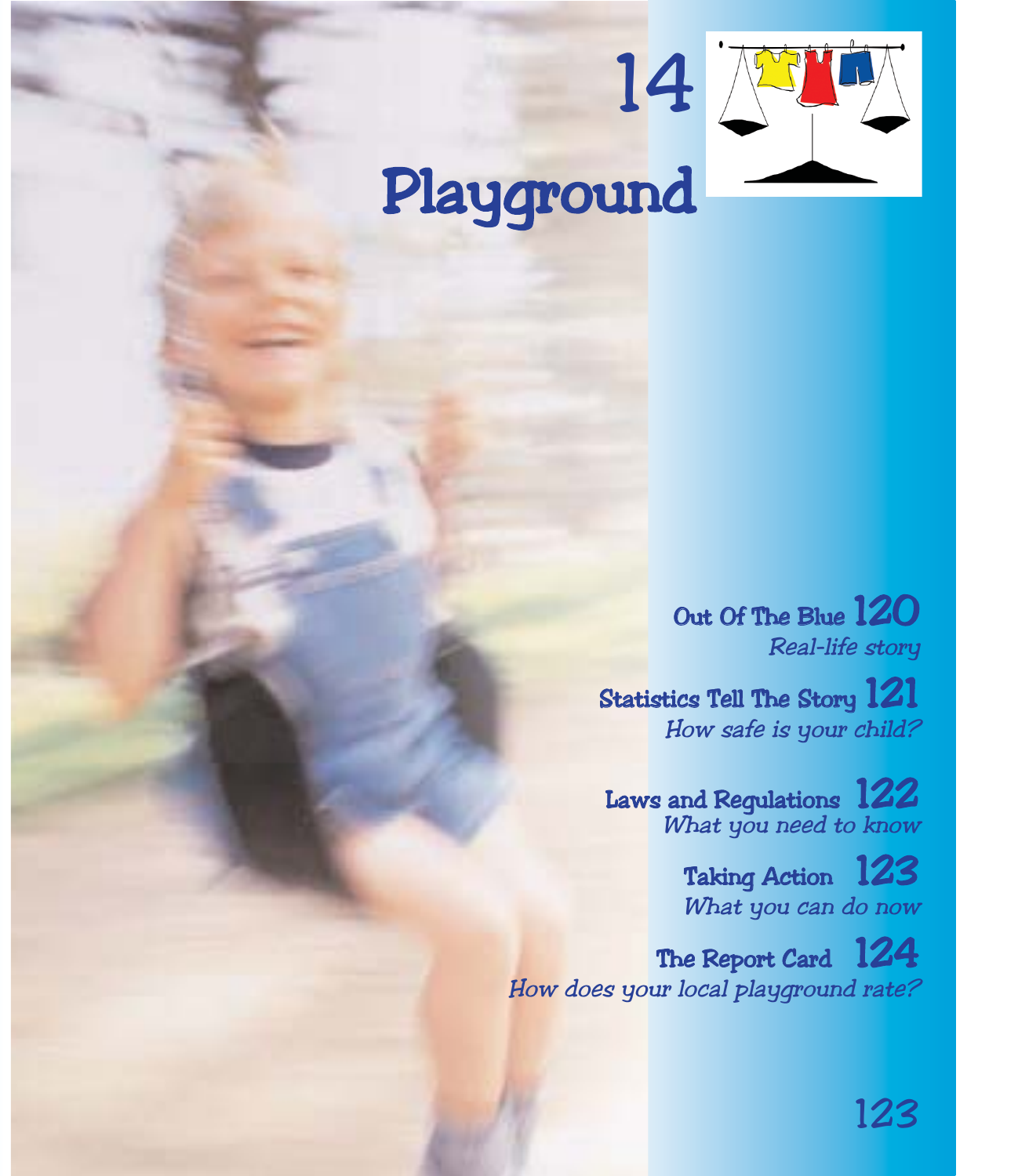# Out Of The Blue

uzanne Johanson crouched at the bottom S of the slide, coaxing her toddler. It was a sunny April day and Suzanne brought her children-two-year-old Rachel and five-yearold Patrick-to Pine Log Park for some healthful fresh air and exercise. The county park was just a half- mile from home and was equipped with swing sets, slides, a sandbox and jungle gym. Beautiful trees, silhouetted against the blue sky, surrounded the play area. It should have been an idyllic afternoon. But Rachel never reached Suzanne's outstretched arms.

She had no way of knowing that the lovely trees had a disease that cuts off circulation to some limbs, causing their sudden collapse. This had occurred so often that the park's maintenance crew set aside space at the corner of the park and dubbed it the "tree limb graveyard." Supervisors typically instructed workers to simply wait until the tree limbs fell on their own, then move them to the "graveyard."

However, there was one tree limb that had been scheduled for cutting twice-the limb hanging high above the slide. Without warning or reason to suspect danger, the limb crashed to the ground. It landed on Rachel's head, crushing her skull and pinning Suzanne to the ground. The helpless mother could only cry for help.

Rachel was flown 30 miles to a children's trauma center where doctors diagnosed "multiple skull fractures, severe subdural hematoma with exposed brain tissue." Rachel fought valiantly for 5 days, lapsing in and out of a coma, until she died with her family at her bedside.

#### LEGAL ACTION and **OUTCOME**



Rachel's death was completely preventable. Our investigation after her death found that falling tree limbs in playgrounds are common nationwide. Safety experts even have a term for it: the "three Dsl"-diseased, dying and dead trees. These limbs are widely understood to require immediate removal to protect the public.

Pine Log Park had no maintenance manual and no policy regarding the inspection or removal of tree limbs. Ironically, taxpayers had twice paid for a park supervisor to attend safety seminars that specified the need for maintenance manuals and attention to the three Dsl.

In Rachel's case, the wrongdoers were held accountable for her death. Suzanne and her husband, Niles filed a successful lawsuit against the county. Sadly, it was their daughter's death that forced the Park's Department to implement a strict maintenance schedule.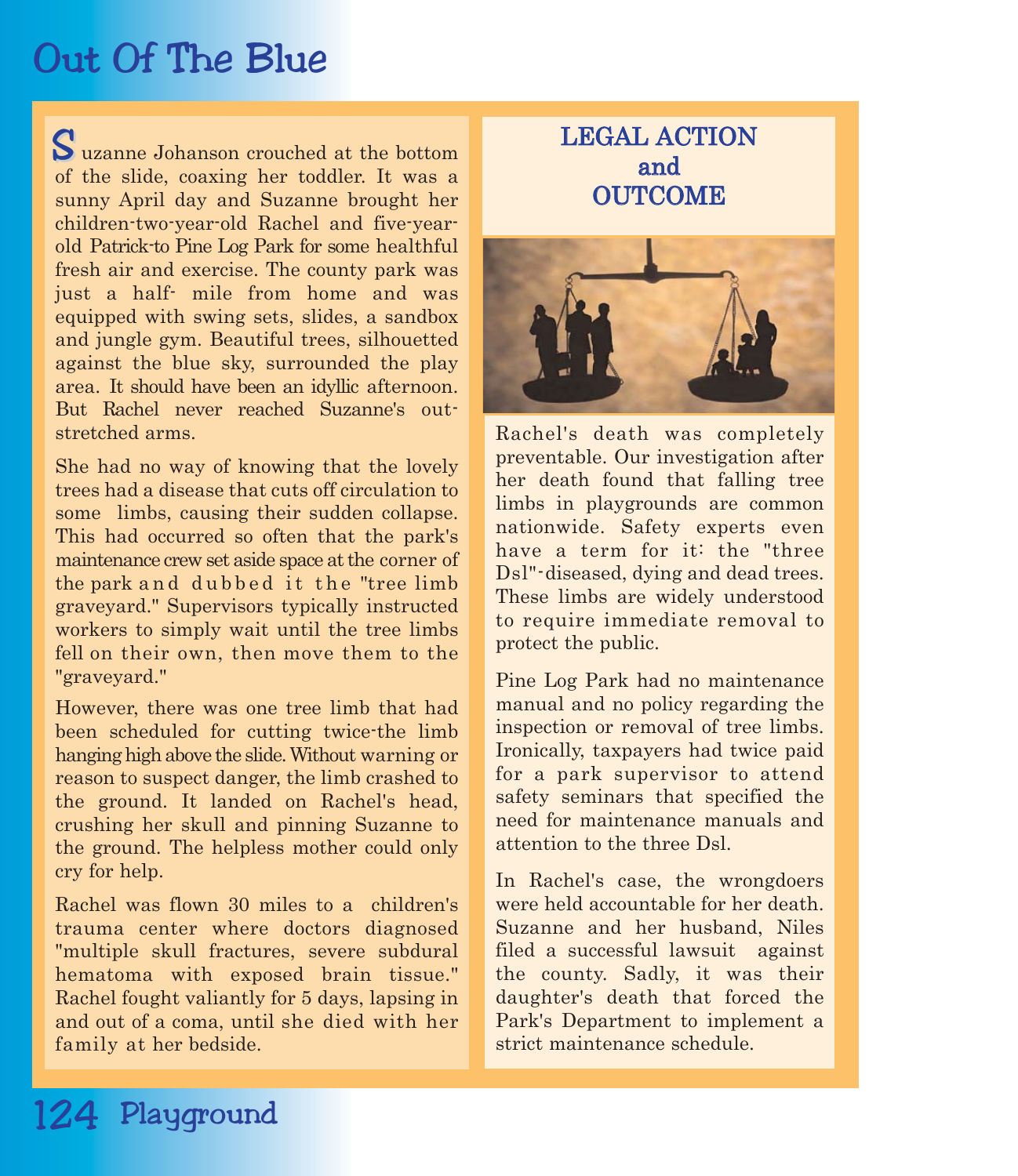# Statistics Tell The Story











Part of a normal childhood includes accidents. But no playground should harbor serious threats of injury because adults neglected the safety of children. A child dies from a preventable injury on our nation's playgrounds every month.

What are the causes of death?

 $\approx$  56 % occur when a child is accidentally hanged  $\approx$  21% are the result of falls involving head trauma  $\approx 16\%$  occur when equipment tips over or collapses

A child is rushed to an emergency room with a playground injury every 2 ½ minutes, according to the U.S. Consumer Product Safety Commission. That is more than 200,000 preschool and elementary children a year in the U.S.

How are they hurt?

- $\Rightarrow$  79% involve falls
- $\approx 10\%$  cuts from sharp edges and pinch points
- $\Rightarrow$  8% impact with equipment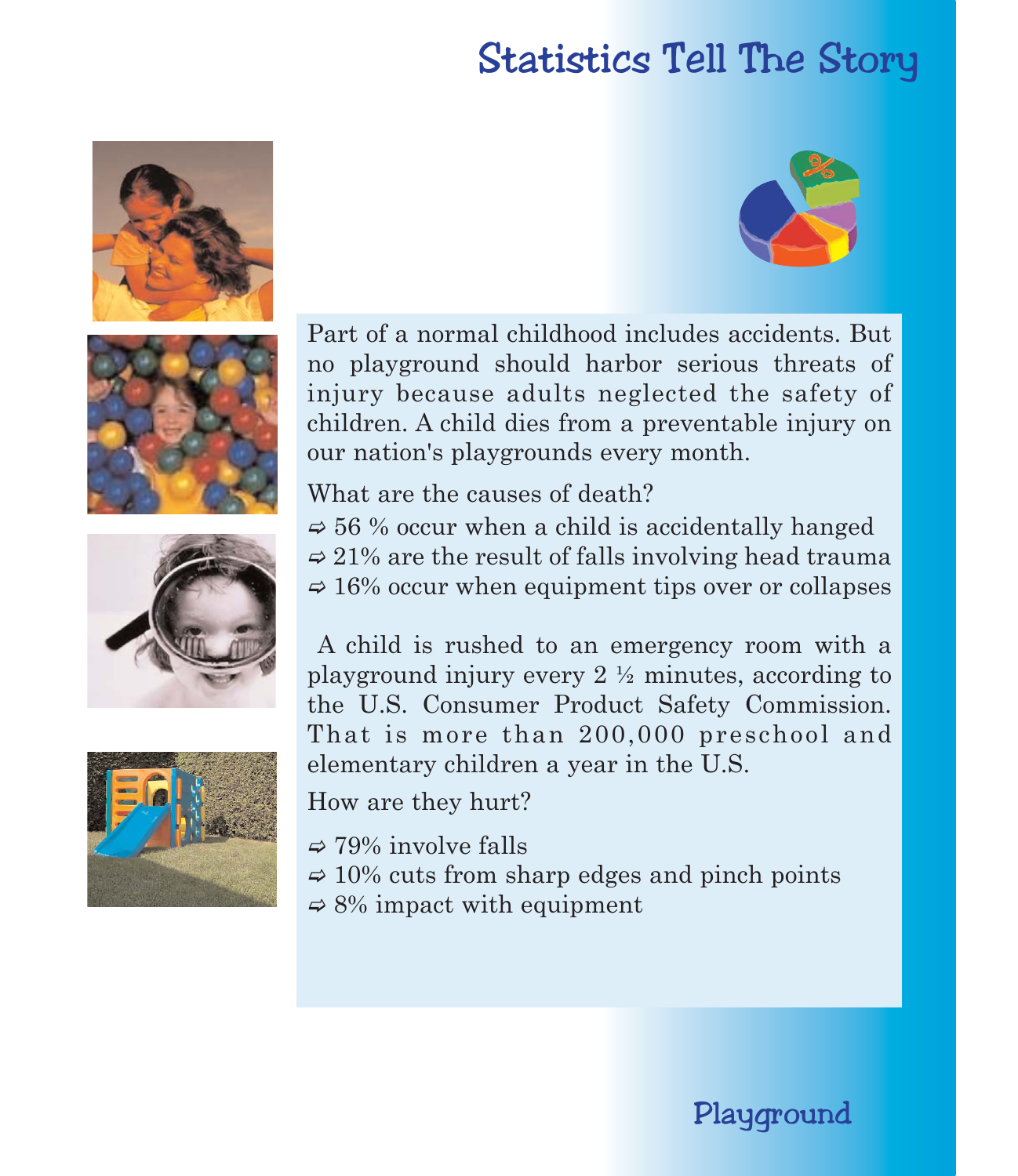# Laws and Regulations

 $\boldsymbol{W}$  hen it comes to playground safety, don't assume your child is protected. Playground safety laws and regulations are as varied as a toddler's mood swings. For example, many cities will have safety codes, but counties will not, even though the city and county playgrounds are close together. On the state level, the patchwork is even greater. A few states specify standards based on the U.S. Consumer Products Safety Commission(CPSC) Handbook for Public Playground Safety. Most, however, rely on "working groups" or other well meaning, but toothless groups to present "educational programs" on playground safety. At the lowest end of the rankings are states that provide no laws except those that protect manufacturers and operators of playground equipment from lawsuits. There is some hope at the federal level. A bill pending in the U. S. House of Representatives would provide \$1 million grants to states that pass laws or already have laws that follow CPSC safety guidelines.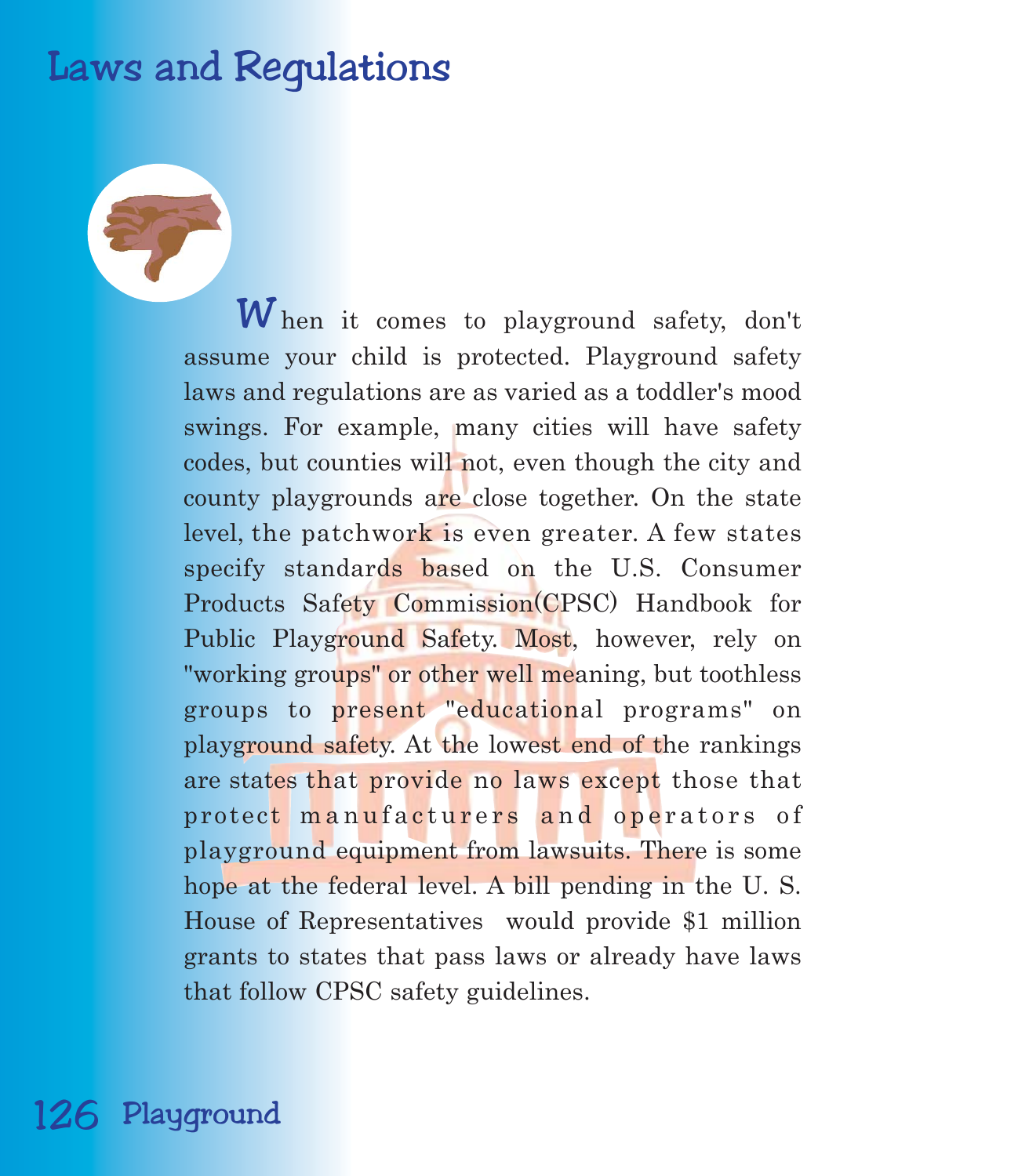# Taking Action

"P layground safety is not rocket science," says Dr. Frances Wallach, past president of the National Playground Safety Institute, part of the National Parks and Recreation Association. Inspired by Dr. Wallach and other experts, the Keenan Kids Foundation decided to take action with a public advocacy program. According to Dr. Wallach, even an 8-year-old should be capable of recognizing unsafe conditions with some simple guidance.

The advocacy program became the safety Report Card project of the Keenan Kids Foundation.The grading system is simple and strict-Pass/Fail. A playground fails

with one safety violation. Volunteer teams of one child over the age of 8 and one retired adult used the Report Card to evaluate 30 Atlanta playgrounds during the summer of 2003. Shockingly, 29 playgrounds failed.

Half the parks had dead tree limbs. Nearly all-90 percent-had unsafe fall zones and sharp surfaces. Two playgrounds had deadly exposed electrical wires.

The Report Card project attracted "The Today Show" and Atlanta media. An Atlanta TV crew filmed city workers in one park hauling off danger-

ous playground equipment. The Report Card works!

It worked in Atlanta and it can work in your community.

Check out the "Getting Started" chapter then use our 10-point Report Card to evaluate every park where your child plays. Report any defects to park, city, or county officials and keep track of results. Send a copy of your completed Report Card to your local newspaper, too. Your neighbors will thank you. If you aren't sure what to say to the newspaper, we have form letters in the Getting Started Kit. Maybe you'll even be inspired to do what we did and investigate all the playgrounds and parks in your area.

The Getting Started Kit and other information is also available on our website: www.KeenansKidsPlaygroundSafety.com

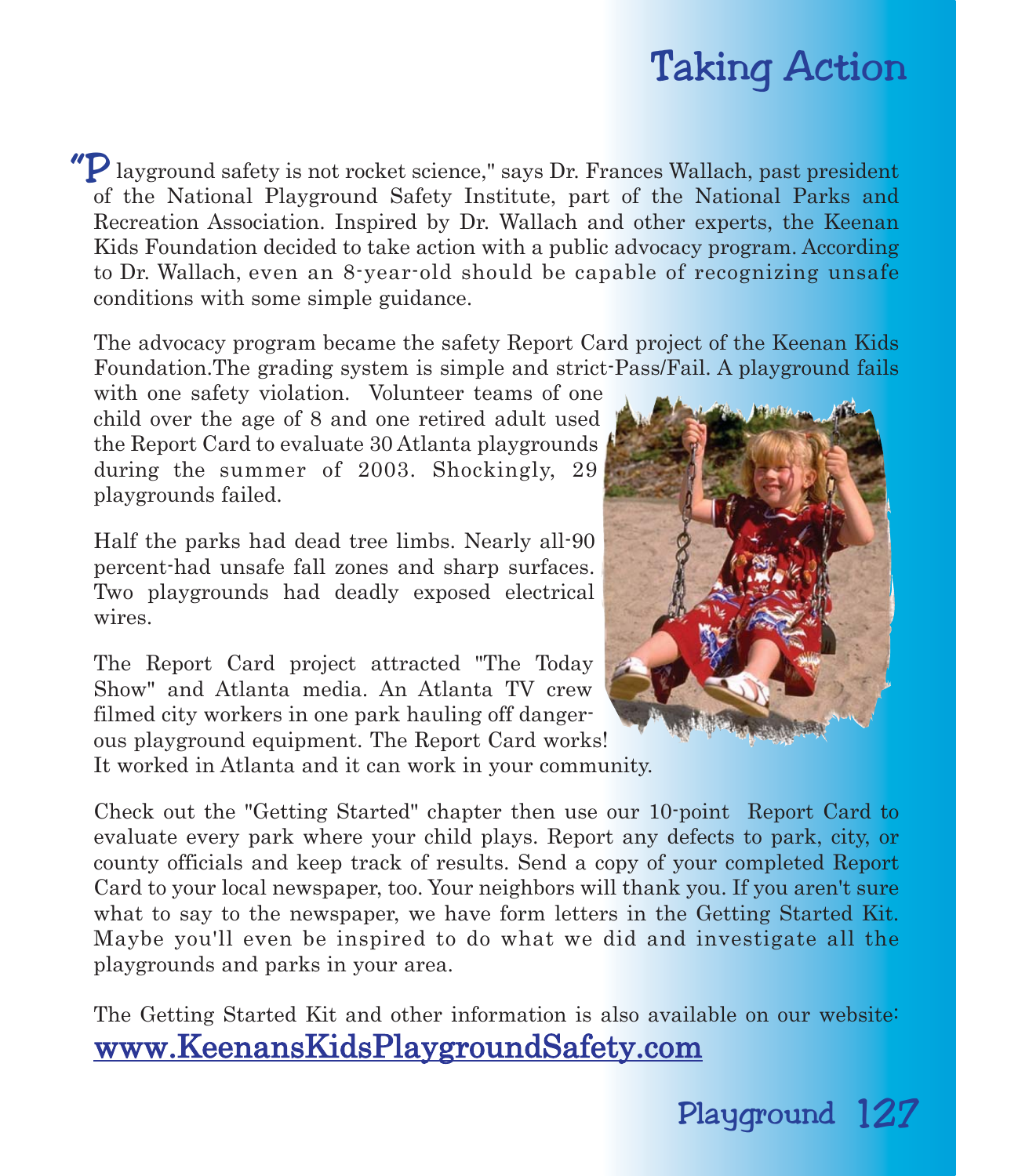# The Report Card

The following report card is used by volunteers of The Keenan's Kids Foundation. We purposely designed the report card to be used by children over the age of 10 years old.

| <b>REPORT CARD</b>      |                                |              |
|-------------------------|--------------------------------|--------------|
| <b>SUBJECT</b>          |                                | <b>GRADE</b> |
| 1                       | Condition of equipment         |              |
| $\overline{2}$          | Surfaces must be smooth        |              |
| $\overline{\mathbf{3}}$ | Trip hazards eliminated        |              |
| $\overline{4}$          | Tipping of equipment prevented |              |
| 5                       | Fall zones adequate            |              |
| 6                       | Gaps or spaces absent          |              |
| 7                       | Electrical wires secured       |              |
| 8 <sup>2</sup>          | Dangerous tree limbs removed   |              |
| 9                       | Surface areas safe and uniform |              |
| 10 <sup>1</sup>         | Hazards removed                |              |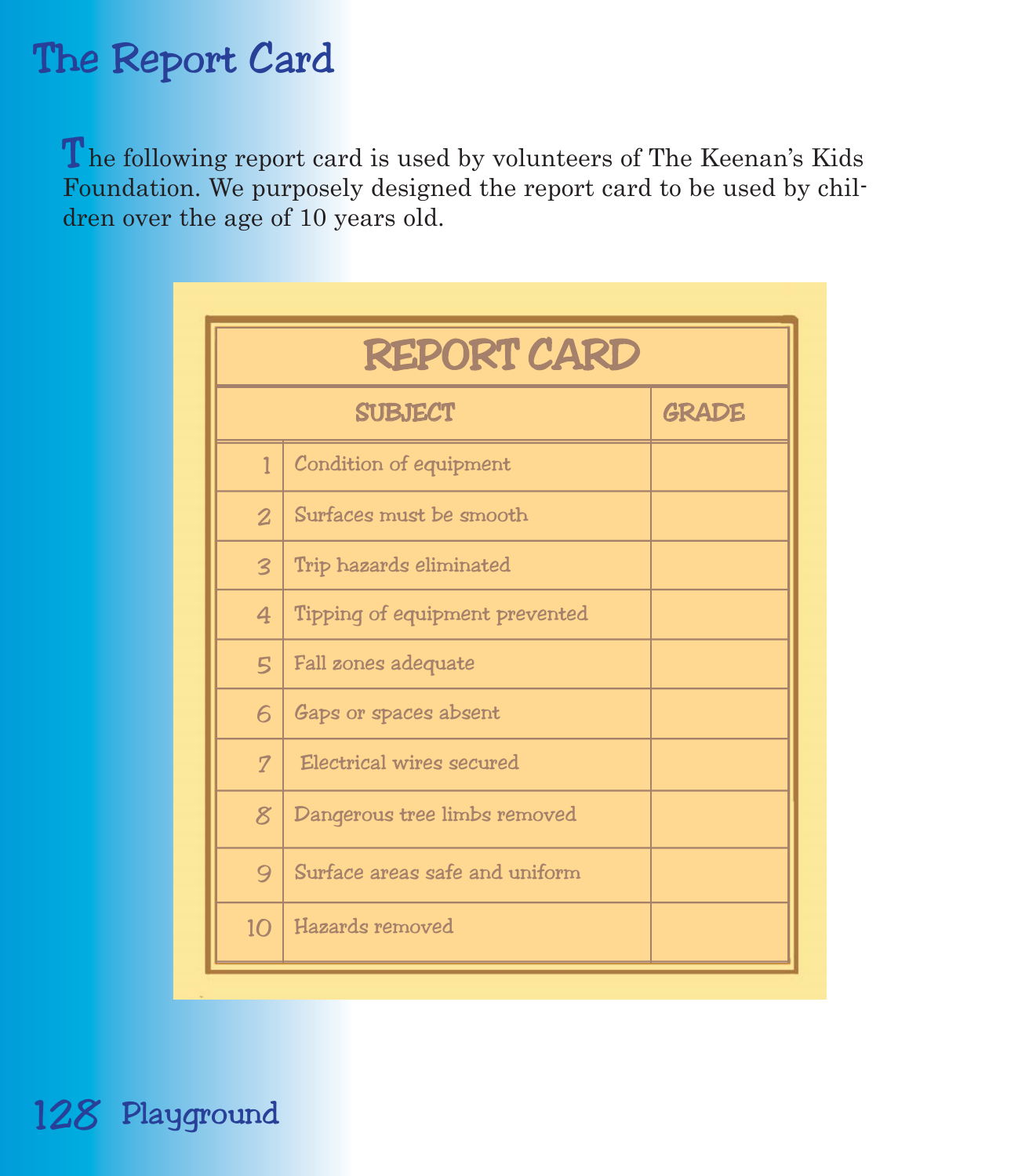Each category receives either Pass or Fail. To make your decision, answer the following questions:

## 1. CONDITION OF EQUIPMENT

 $\Rightarrow$  Are there broken or missing components, or any damaged structure  $\blacktriangleright$ Is paint chipping or peeling? Small children can put in their mouths.  $\Rightarrow$  Are swing seats made of heavy or rigid material, such as wood or metal? They can seriously injure a child-and should be rubber or canvas.





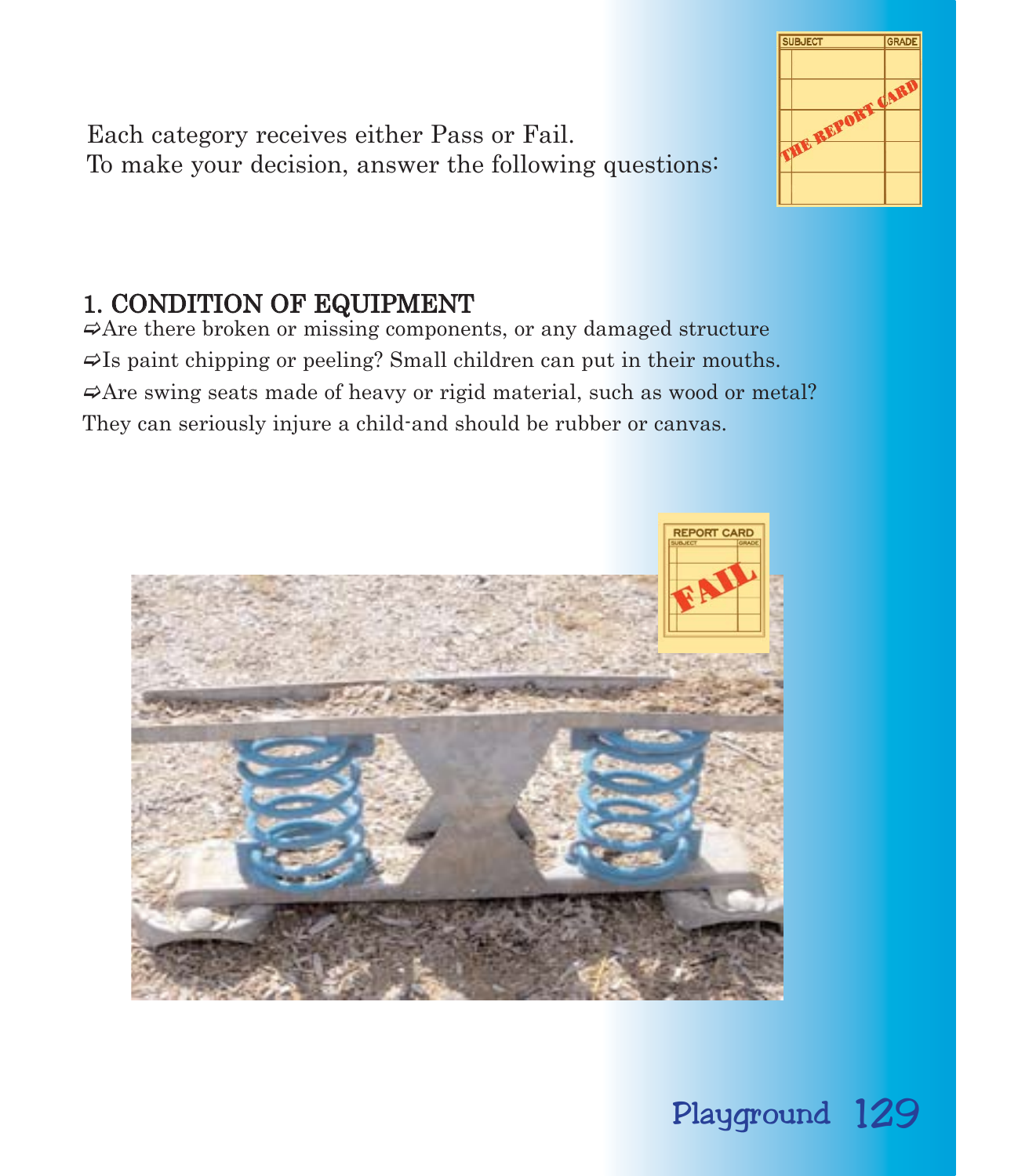

## 2. SURFACES MUST BE SMOOTH

 $\Rightarrow$  Are any surfaces rough or ragged?  $\Rightarrow$  Are there sharp points or corners, edges, nails or splinters?  $\Rightarrow$  Are there protruding nuts or hooks?



#### 3. TRIP HAZARDS ELIMINATED

 $\Rightarrow$  Are there any objects children might trip over?  $\Rightarrow$  Are there exposed footings, anchoring devices or environmental obstacles, such as tree roots?



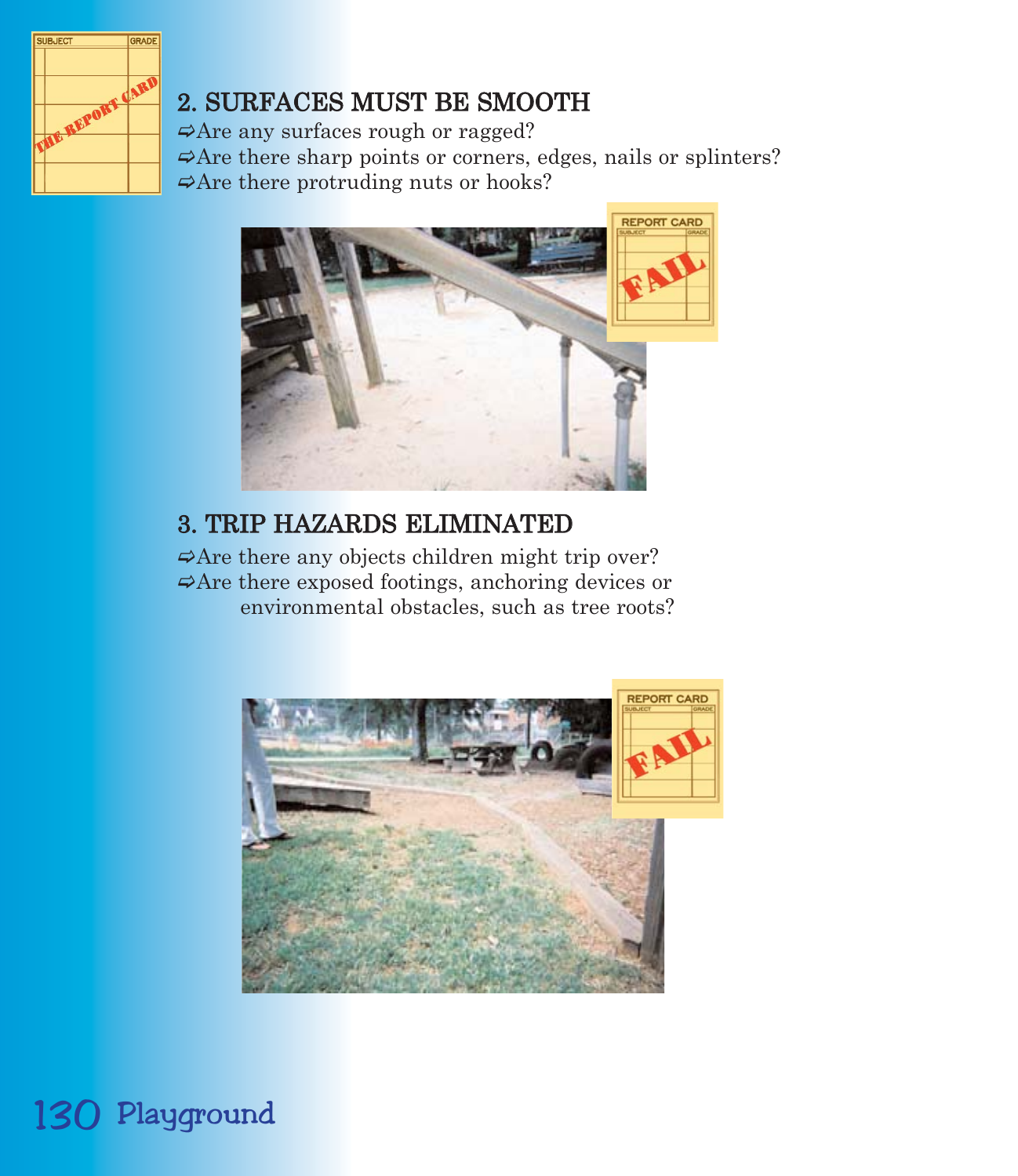### 4. TIPPING OF EQUIPMENT PREVENTED

 $\blacktriangleright$ Is any equipment not properly secured and might be tipped?  $\Rightarrow$  Are the foundations of slides, monkey bars and swings loose and movable?





## 5. FALL ZONES ADEQUATE

 $\Rightarrow$  A fall zone is the softened area around the equipment where a child could fall.  $\Rightarrow$  Are there buried foundations in the fall zone?

 $\Rightarrow$ Does surface material extend at least 6 feet from the equipment in each direction?

For slides, surface must extend the height of the slide, plus 4 feet.

For swings, surface must extend twice the height in front and behind swing.



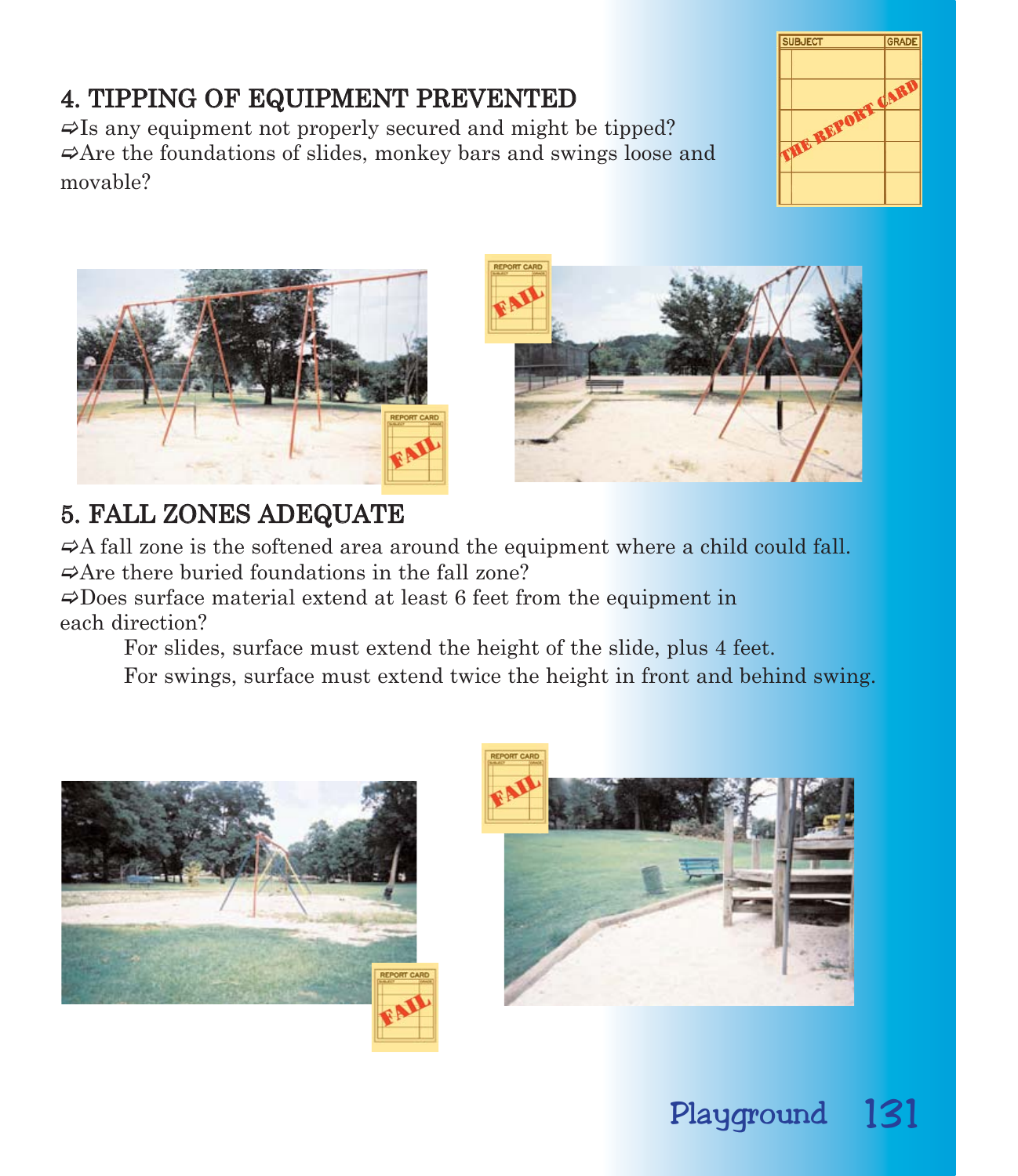

## 6. GAPS OR SPACES ABSENT

 $\Rightarrow$  Are there any gaps or spaces in equipment in which a child could get caught or catch his clothing?  $\Rightarrow$  Are there any open spaces in S hooks? You should not be able to insert even a dime or credit card into the space.  $\Rightarrow$  Are there gaps or protrusions in slide areas, elevated walks etc. that could snag clothing or allow a child's limbs to be caught while playing?

 $\Rightarrow$  Could a child get caught in between ladder rungs? This space should be smaller than  $3 \frac{1}{2}$  inches or larger than 9 inches.



#### 7. ELECTRICAL WIRES

 $\Rightarrow$  Are there exposed electrical wires in or around the play ground?

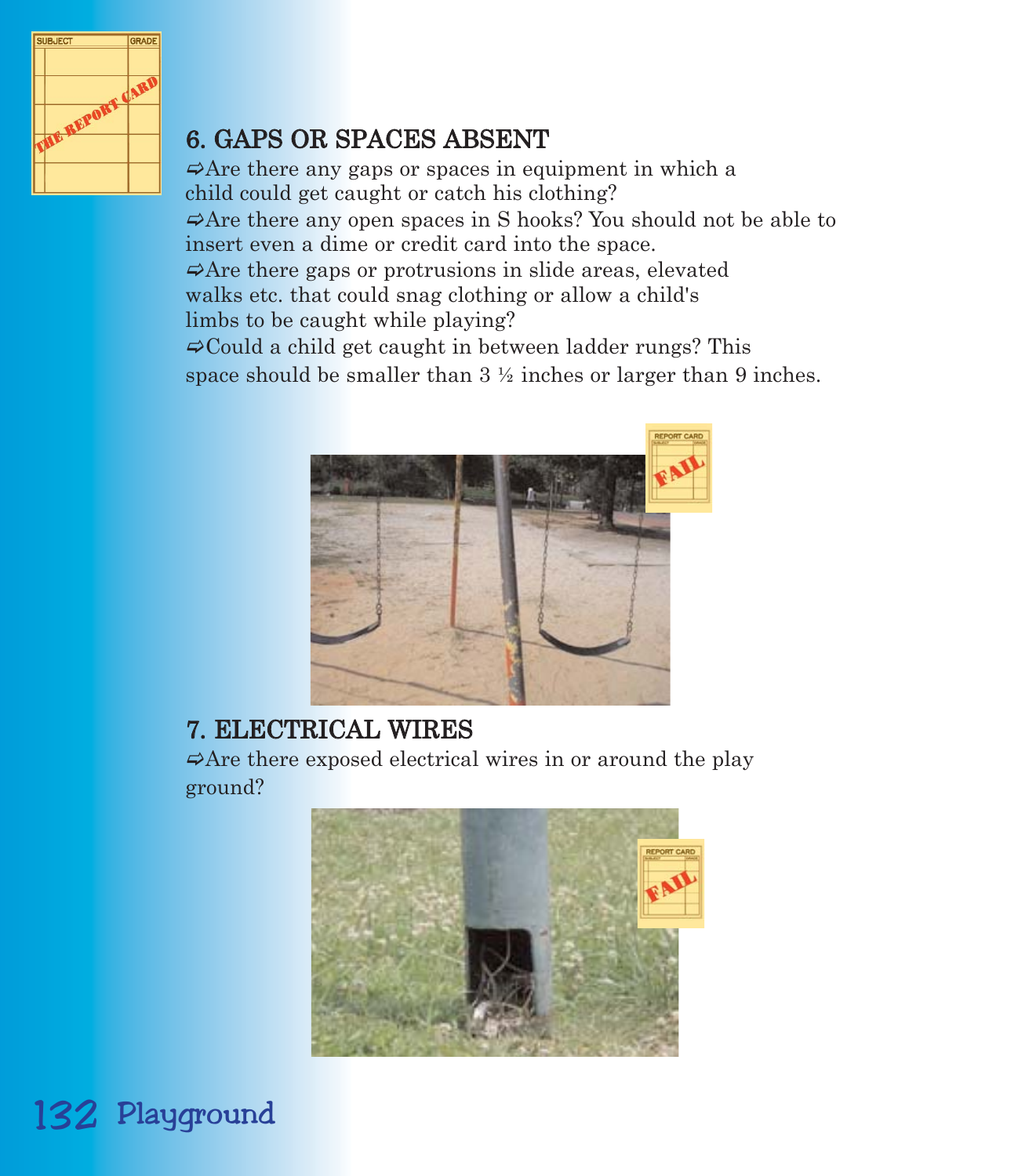# SUBJEC  $\mathbf{d}$ REPORT

## 8. DANGEROUS TREE LIMBS

 $\Rightarrow$  Is there evidence of diseased or dying branches overhanging or surrounding the play area?





#### 9. SURFACE AREAS

- $\Rightarrow$ What is the surface around the play equipment?
	- (Circle the answer) Wood chips, sand, grass, cement/pavement, other Substance
- $\Rightarrow$  Does the surface cover the play area uniformly? Check for erosion in high-traffic areas or exposed grass/dirt.
- $\Rightarrow$  Is the surface covering at least 12 inches deep of wood chips, mulch, sand, shredded rubber, pea gravel or safety-tested rubber mats?